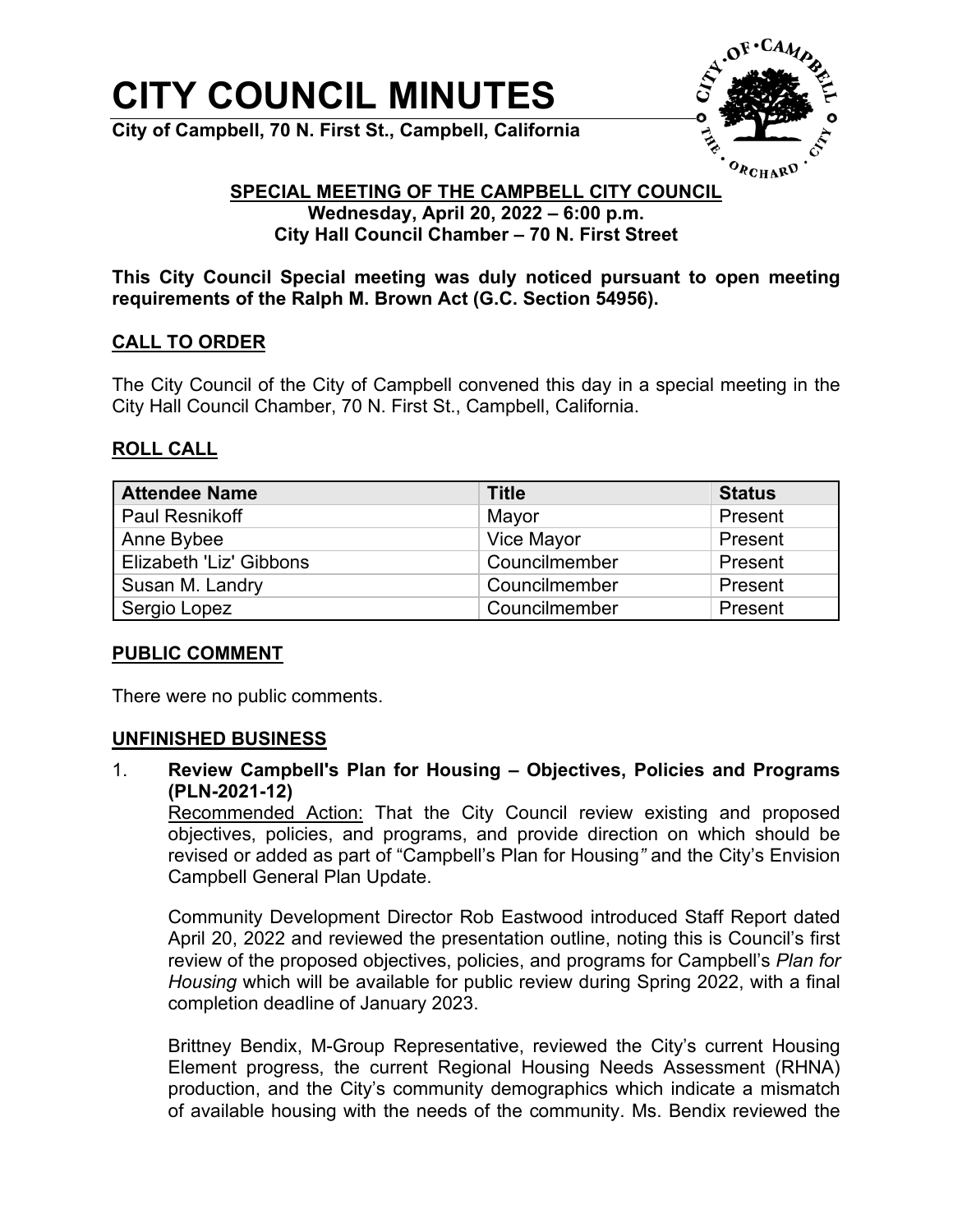community engagement efforts including community meetings, focus groups, and surveys. Ms. Bendix reviewed top comments including the need for more affordable housing projects, accessory dwelling units, on-site care facilities, rising rental rates, increase in resilient policies, senior population needs and those on fixed incomes and female-headed household needs.

Ms. Bendix reviewed the prioritization structure of the housing policies and programs presented, noting a high priority taking 1-2 years to complete, medium priority taking 3-5 years to complete, and low priority taking 6-8 years to complete.

Ms. Bendix reviewed Objective #1, improving housing affordability in Campbell, noting the high priorities of modifications to Campbell's inclusionary ordinance, establishment of an affordable housing overlay zone (AHOZ), regulation of housing unit sizes to increase affordability, investigating the use of city-owned land for affordable housing projects, developing objective standards, and allowing appropriate waivers for affordable housing developments. Objective #2, preserving existing housing/affordable housing stock (no high priorities). Objective #3, removing government constraints noting the high priorities of modifying parking standards. Objective #4, resilient housing policies (no high priorities). Objective #5, Affirmatively Furthering Fair Housing (AFFH), noting the high priorities of fulfilling housing needs for special needs populations and workforce housing.

Ms. Bendix noted the Planning Commission feedback for Staff to evaluate the 75-foot building height limit in relation to its impact on the production of affordable housing in Campbell.

Mayor Resnikoff opened the floor for public comments.

Jim Sullivan, Campbell resident, spoke in support of establishing in-lieu fees, and for reducing government constraints, specifically reducing parking standards.

Gina Zari, Santa Clara County Association of Realtors Representative, spoke in support of "mom and pop" landlords noting that tenant protection laws and government mandates hurt this group, which provide a significant amount of affordable housing.

Amy Cody, Moreland Neighborhood Association President, requested the City consider the impacts of larger City of San Jose projects in the El Paseo area, such as the Costco project.

Anil Babbar, California Apartment Association Representative, noted the organizations efforts to keep people in their homes during the pandemic and requested Council and Staff keep in mind the affects of Assembly Bill (AB) 1482.

Councilmembers reviewed Objective #1, improving housing affordability in Campbell and had the following comments: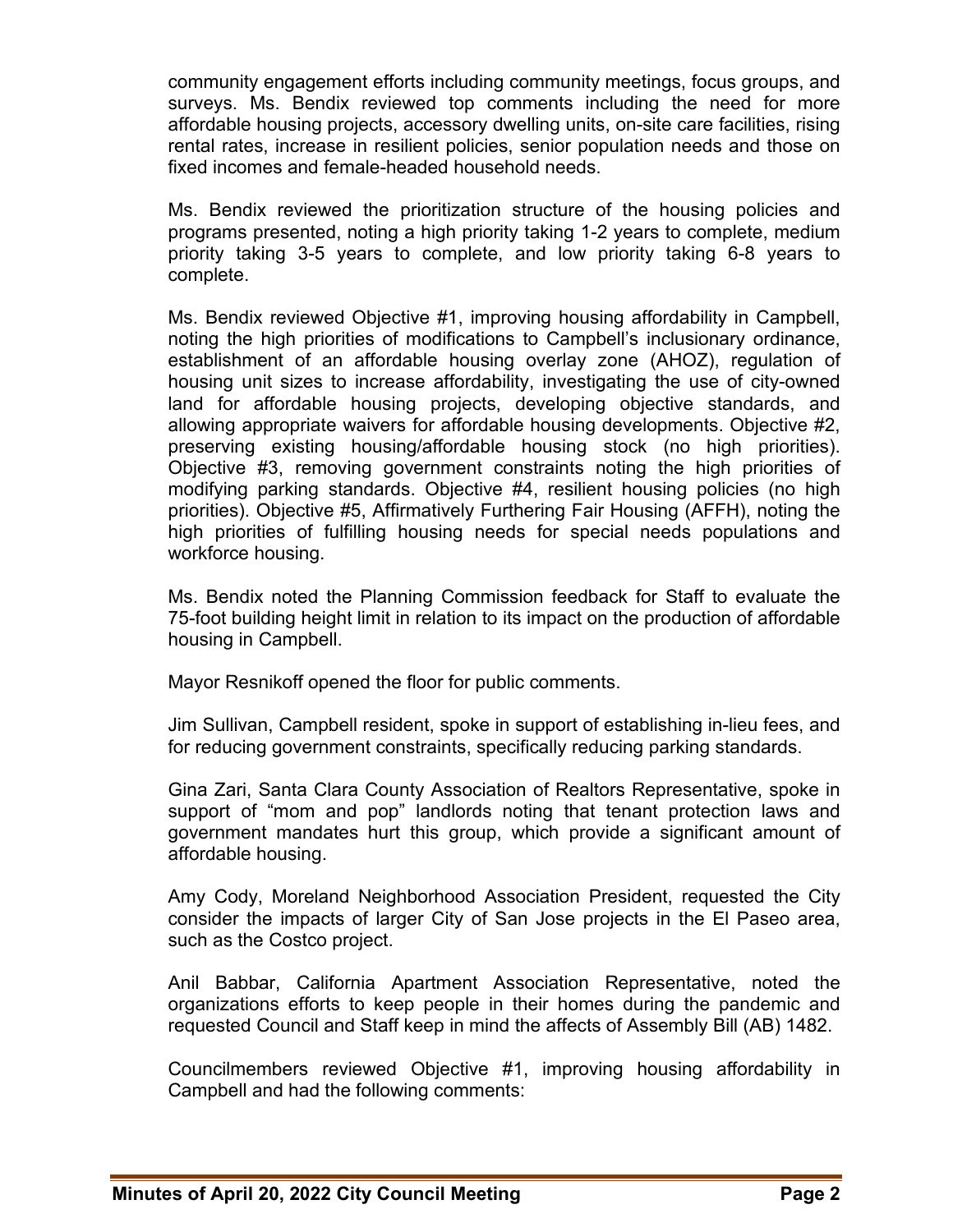Councilmember Gibbons emphasized the need to distribute housing units according to RHNA allocation levels and noted the need to focus on low-low and low housing needs, supports establishing an affordable housing impact fee, concerned about AHOZ's, and changing the 75 feet building height limit.

Councilmember Lopez noted his preference for focusing on the biggest bang for the buck and synergy with other resources/agencies, noting his priority for establishing a missing middle (SB10) ordinance, establishment of an ADU prechecked plan set, and for putting a priority on interfacing with the Legislature to support affordable housing, noting that advocating for our needs and goals could be very impactful.

Councilwoman Landry noted her support for establishing in-lieu fees to support future affordable housing needs, support for ADU prechecked plan sets, noting her preference for the planning of parking needs now, with flexibility to convert it in the future if not used to capacity.

Vice Mayor Bybee noted her support for modifications to the inclusionary ordinance, support for AHOZ's, and incentives for developers to develop low/moderate income housing, noting a need for clarity of the low/very low income levels.

Mayor Resnikoff noted his concerns for the unintended consequences of regulating unit sizes, going beyond the 75 feet building height limit, and his concerns about impact fees and their impact to the business development in the City. Mayor Resnikoff expressed support for ADU prechecked plan sets.

Councilmembers reviewed Objective #2 & #3, preserving existing housing stock, and removing government constraints and had the following comments:

Councilwoman Landry noted her preference for making impact fees a higher priority.

Councilmember Lopez noted his preference for moving streamlining of the permitting process to a high priority as it creates a lot of synergy across the City.

Councilmember Gibbons noted her preference for development of a program which requires tenant protections on affordable housing projects, the need for an ordinance preserving mobile home parks, the need for an ordinance relating to short term rental properties which could bring transient-occupancy tax (TOT) to the City's housing programs and expressed support for streamlining permitting processes.

Vice Mayor Bybee noted that she does not support rent control ordinances and needs more information relating to short term rental options. She supports streamlining of the permitting process.

Mayor Resnikoff noted he is not supportive of rent control ordinances or shortterm rental ordinances and noted the need to be cognizant of the reality that not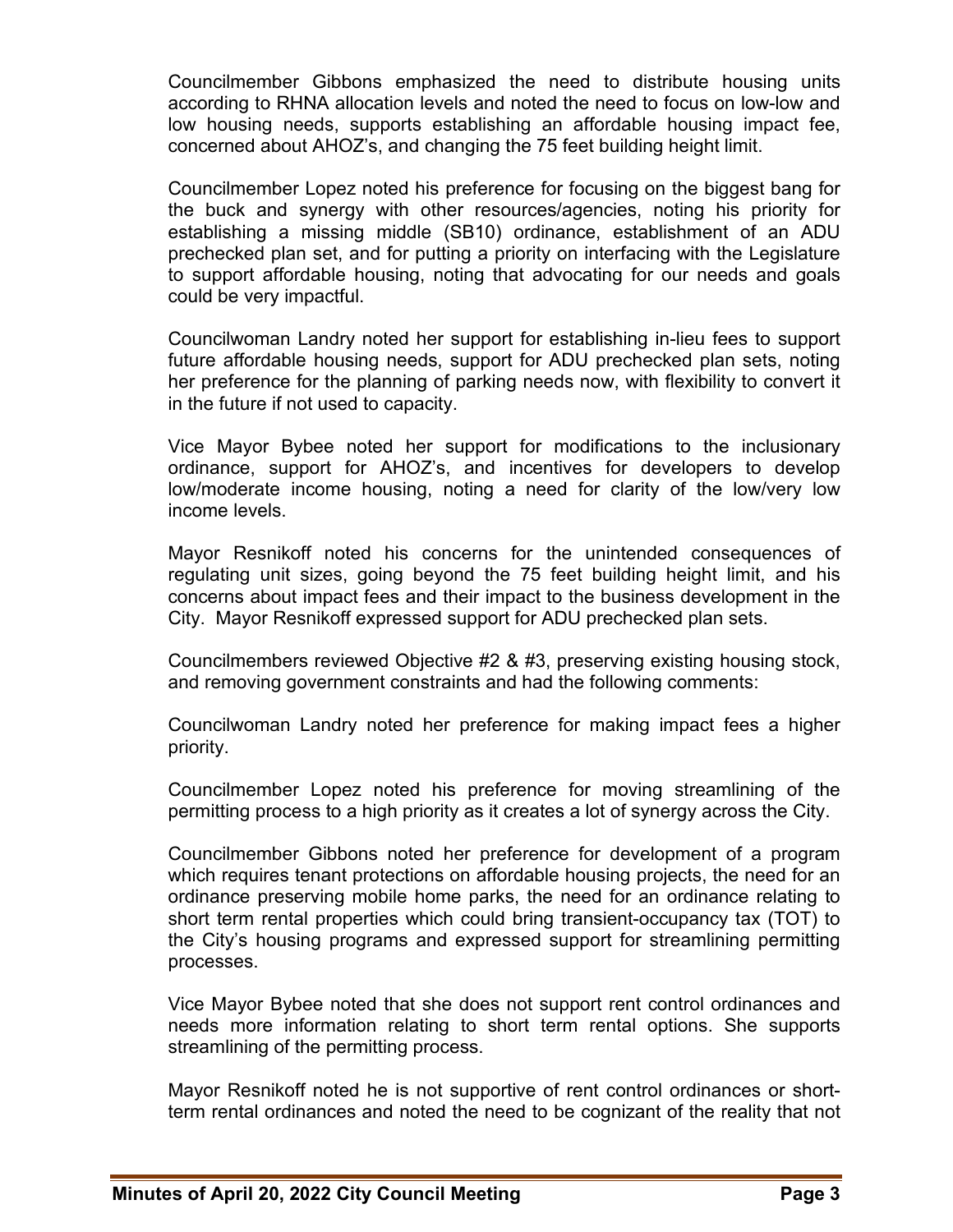everything can be a high priority. Noting much of these areas will be improved with the passage of the objective standards.

Councilmembers reviewed Objectives #4 & #5, resilient housing and AFFH and had the following comments:

Councilmember Gibbons stated her desire for a Climate Action Plan to inform much of the resilient housing needs and education of utility management for affordable housing projects and expressed a concern for effective management of such programs with existing City resources.

Councilmember Lopez stressed the expectation of providing affordable housing information in multiple languages.

Councilwoman Landry noted her priority for resilient housing stating that some legislation will require such processes in utility codes, water efficiency, etc., and is supportive of providing affordable housing information in multiple languages.

Vice Mayor Bybee noted that much of these areas will be addressed as part of the objective standards work and is supportive of providing affordable housing information in multiple languages.

Council emphasized that the 75 feet building height limit was voter approved and can only be formally adjusted by the voters or by State law.

#### *Council took a recess at 8:30 p.m. and returned at 8:35 p.m. with all members present.*

*Councilmember Lopez recused himself, noting a 500-foot conflict with the presented project location and his personal residence and left the meeting room.*

Community Development Director Eastwood, introduced Brad Griggs with the Opportunity Housing Group and noted that an opportunity was presented to City Staff which could convert 252 market rate multi-family units at Parc at Pruneyard Apartments to low, middle, and moderate income housing. This opportunity relates to Objective #2, preserving existing housing stock and could move forward quickly on Council approval. This project proposes to use tax exempt bonds to make improvements to the property, which would then be tax exempt for future years. The City would need to join a State Joint Powers Authority and enter into a Public Benefit Agreement. This opportunity window is closing quickly due to rising interest rates.

Councilmembers expressed concerns relating to this item being allowed to be heard on this agenda; and noted their need for more information on this project and how it fits into the priorities established by Staff.

*Councilmember Lopez returned to the meeting room.*